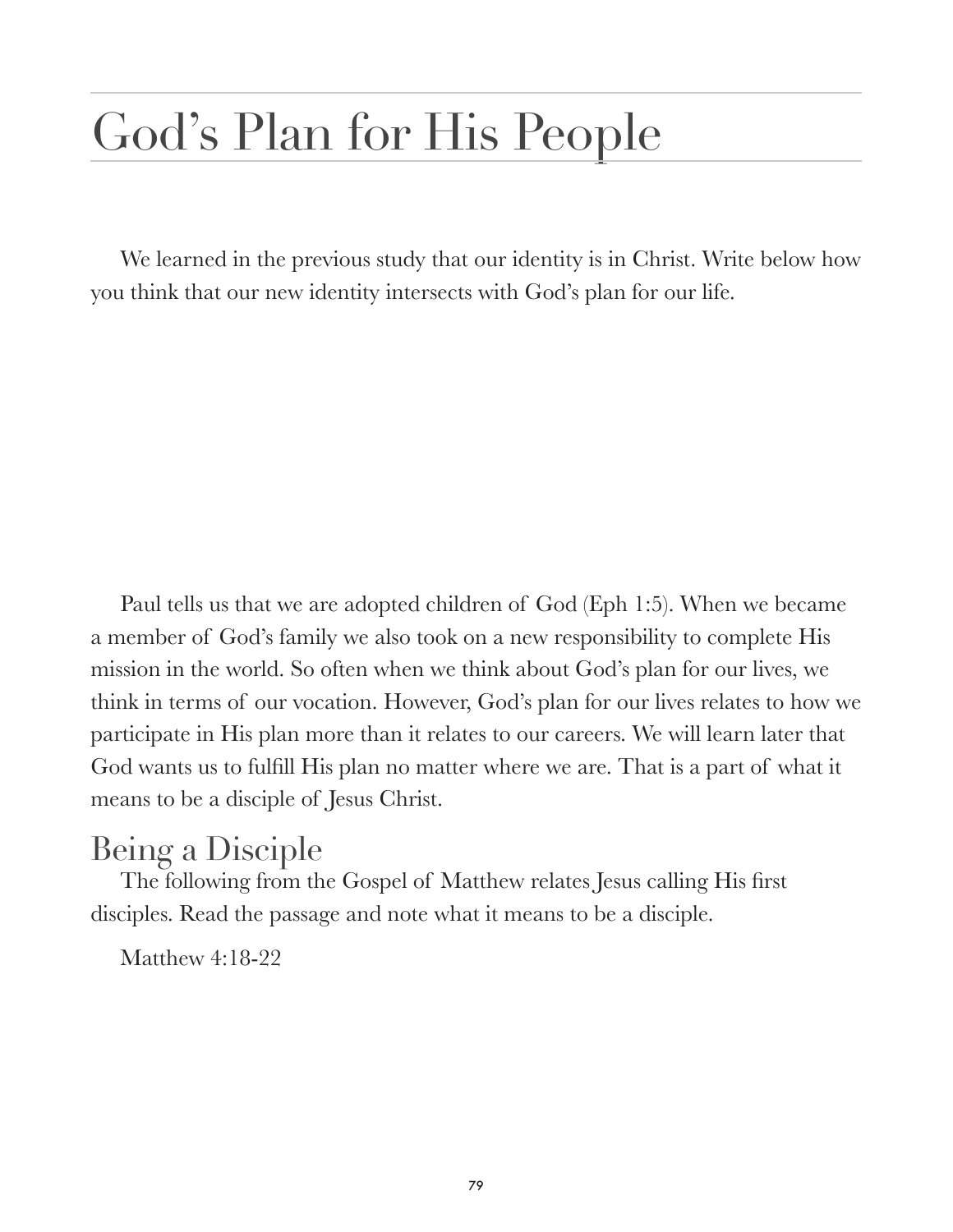### The Test of a Disciple

Being a Christian is not always easy. Jesus tells us that there will be times of trial. Read the following verses. What do you learn about being a disciples of Jesus Christ?

Matthew 7:13-14

Matthew 7:15-20

Mathew 7:21-23

Matthew 7:24-27

#### The Mission of a Disciple

The Gospel of Matthew concludes with a clear command of what it means to be a disciple. There are other passages that also clearly communicate what God's plan is for our lives. Read the following and note what our mission is.

Matthew 28:18-20

Acts 1:8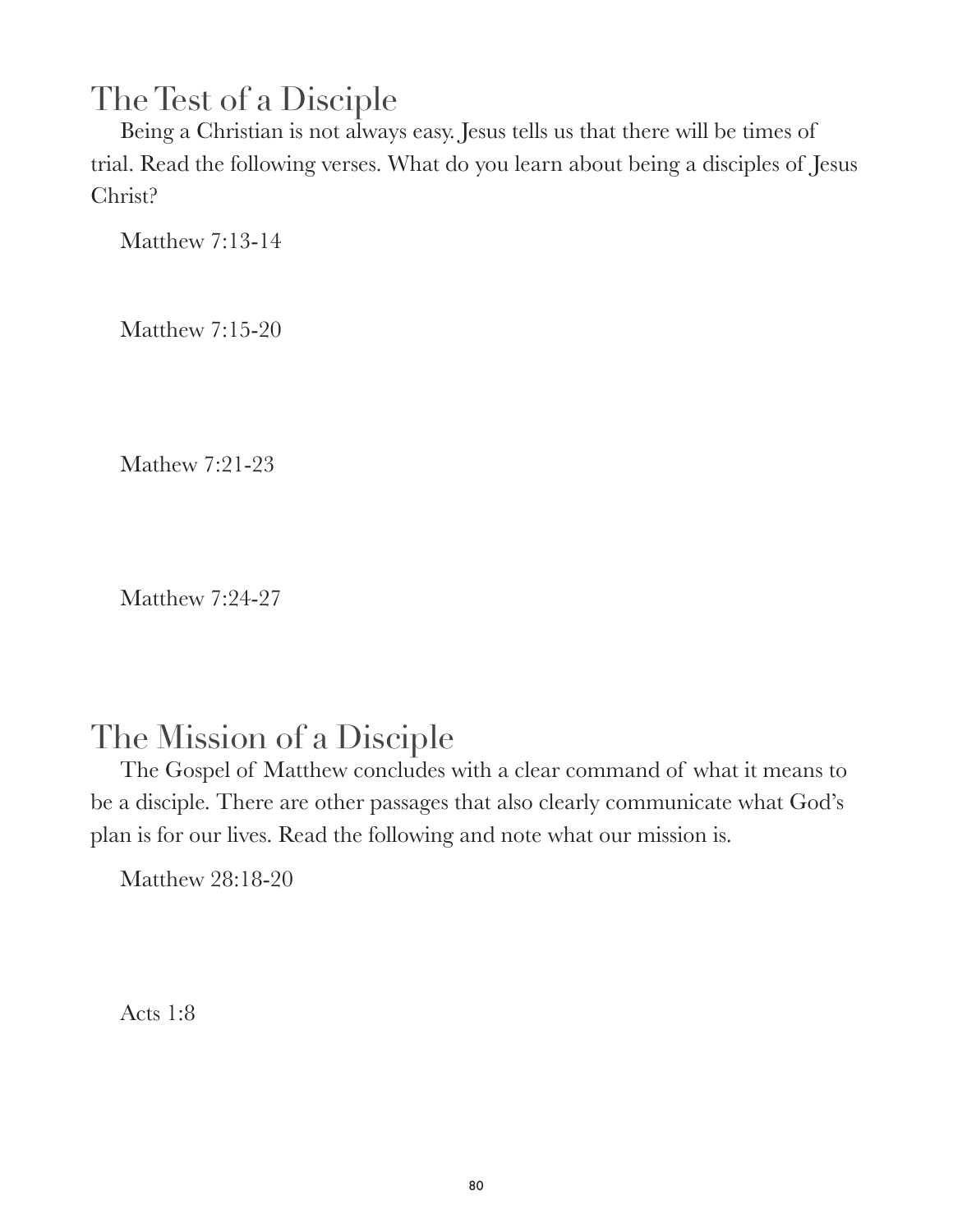1 Corinthians 3:9

Colossians 4:5-6

### Application

Using the Discovery Method of Learning and the Lesson Outline questions, read and study the following passage and create an outline that you can teach about our security in Christ. Use the space below for your lesson.

Ephesians 5:1-21 Message Title:

What does it say?

1. What did you like about the story or passage? What didn't you understand?

2. What did you learn about the people in the story or passage?

3. What does the story or passage say about God or Jesus?